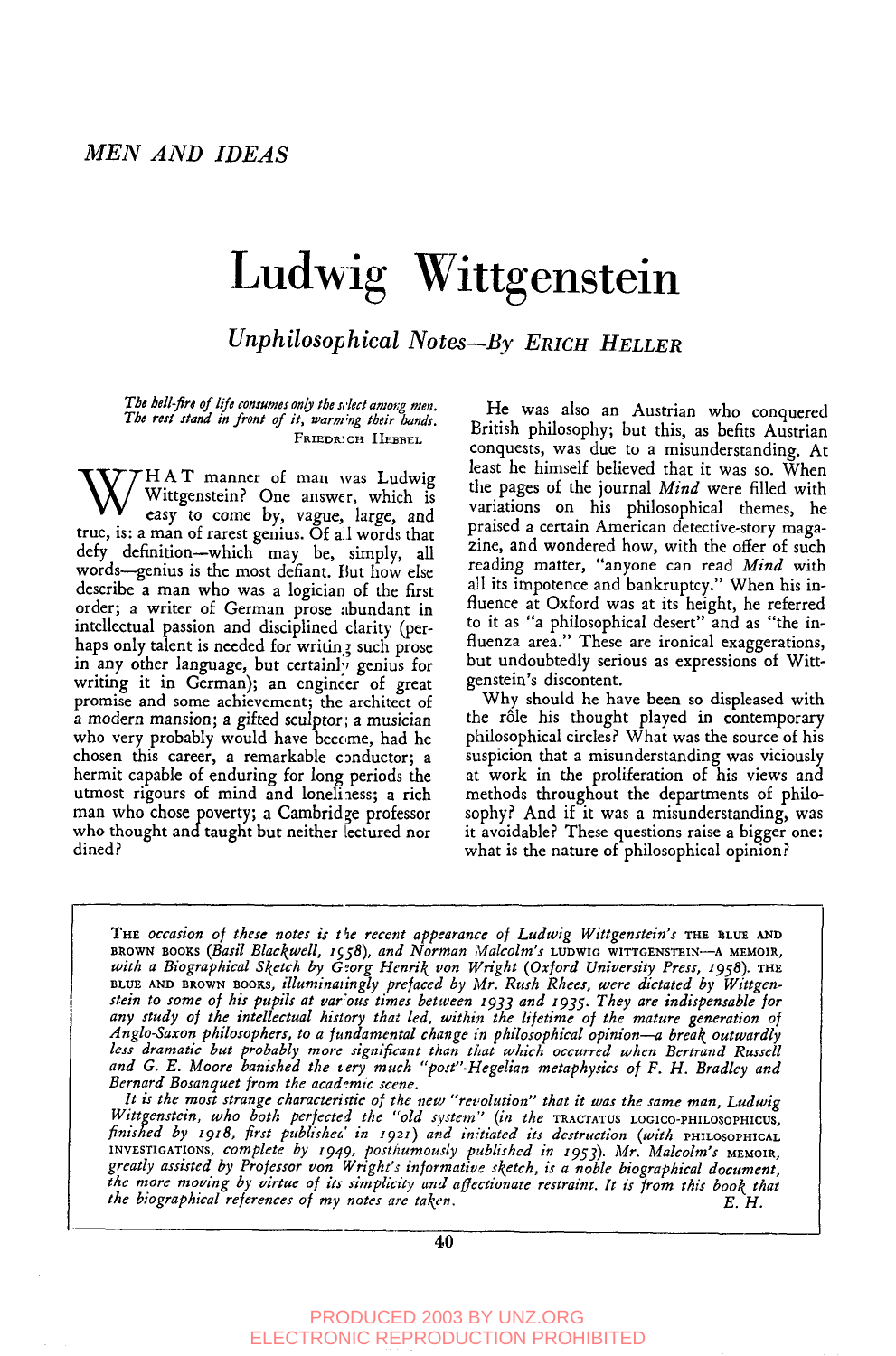THERE are philosophies which, however<br>
difficult they may be, it is in principle easy to teach and to learn. Of course, not everyone can teach or learn philosophy-as little as higher mathematics; but the philosophies of certain philosophers have this in common with higher mathematics that they present the simple alternative of being either understood or not understood. It is, in a final analysis, impossible to *misunderstand* them. This is true of Aristotle, or St. Thomas Aquinas, or Descartes, or Locke, or Kant. Such philosophies are like mountains: you can climb to their tops or you can give up; or like weights: you can lift them or they defeat you; and in either case you will know what has happened and "where you are." But this is not so with the thought of Plato, or St. Augustine, or Pascal, or Kierkegaard, or Nietzsche. Their philosophies are like human faces on the features of which are inscribed, disquietingly, the destinies of souls; or like cities rich in history. "Do you understand Kant?" is a question like "Have you been to the summit of Mont Blanc?" The answer is *yes* or *no.* "Do you understand Nietzsche?" is like asking "Do ybu know Rome?" The answer is simple only if you have never been there. The trouble with Wittgenstein's thinking is that it sometimes looks more like Descartes': you believe you can learn it as you learn logic or mathematics. But it almost always is more like Pascal's: you may be quite sure you cannot. For to understand it on its own level is as much a matter of imagination and character as it is one of "thinking." Its temperature is of its essence, in its passion lies its seriousness, the rhythm of its sentences are as telling as is that which they tell, and sometimes it is a semi-colon which marks the frontier between a thought and a triviality. How is this? Are we speaking of an artist or a philosopher? We are speaking of Ludwig Wittgenstein. *Der Philosoph behandelt eine Frage; wie eine Kranl~ heit.'"* It is a profound semi-colon, and not even Miss Anscombe's competent work as a translator could save the profundity: "The philosopher's treatment of a question is like the treatment of an illness" is, by comparison, a flat aperçu.

**P**<sup>HILOSOPHY, for Wittgenstein, was not a<br>**P** profession. It was a consuming passion; and</sup> profession. It was a consuming passion; and not just "a" passion, but the only possible form of his existence. The thought of losing his gift for philosophy made him feel suicidal. He could not but have contempt for philosophers who "did" philosophy and, having done it, thought of other things:, of money, publication lists, academic advancements, university intrigues, love-affairs, or the Athenaeum--and thought of these things in a manner which showed even more clearly than the products of their thought that they had philosophised with much less than their whole person. Wittgenstein had no difficulty in detecting in their style of thinking, debating, or writing, the corruption of the divided life, the painless jugglery with words and meanings, the shallow flirtation with depth, and the ear deaf to the command of authenticity. Thinking for him was as much a moral as an intellectual concern. In this lay his affinity with Otto Weininger, for whom he had great respect. The spectacle of the detachability of a thought from a man filled him with loathing and with an anger very much like that with which Rilke in the fourth of the *Duino Elegies* denounced, through the image of the dancer, the cursed nonidentity between performer and performance:

*... How grace/ully he moues! And yet he is disguised, a dressed-uphilistine, Who will come home soon, entering through the &itchen.*

*1 cannot bear these mas&s, hal[-filled with life.*

Had Wittgenstein ever cared to write about himself, this apparendy most "intellectual" of philosophers might have said:

I have at all times thought with my whole body and my whole life. I do not know what purely intellectual problems are.... You know these things by way of thinking, yet your thought is not your experience but the reverberation of the experience of others; as your room trembles when a carriage passes. I am sitting in that carriage, and often am the carriage itself.

This, however, was written by Nietzsche. And it was Nietzsche whom he resembled in many other ways: in his homelessness, his resdess wanderings, his perpetual search for the exacdy right conditions in which to work, his loneliness, his asceticism, his need for affection and his shyness in giving it, his intellectual extremism which drove thought to the border of insanity, the elasticity of his style and (as we shall see) in one philosophically most important respect. Like Nietzsche then, he knew that philosophical opinion was not merely a matter of logically demonstrable rights or wrongs. This most rigorous logician was convinced that it was above all a matter of authenticity-and thus, in a sense, not at all of negotiable opinions. What assumed with him so often the semblance of intolerable intellectual pride, was the demand, which he made upon himself still more than upon others, for the absolutely authentic utterance. The question was not only "Is this opinion right or wrong?" but also "Is this or that person *entitled* to this or that opinion?" This lent to his manner of debating the tone, at times, of an Old Testament prophetic harshness: he would suddenly be seized by an uncontrollable desire to mete out intellectual punishment. He reacted to errors of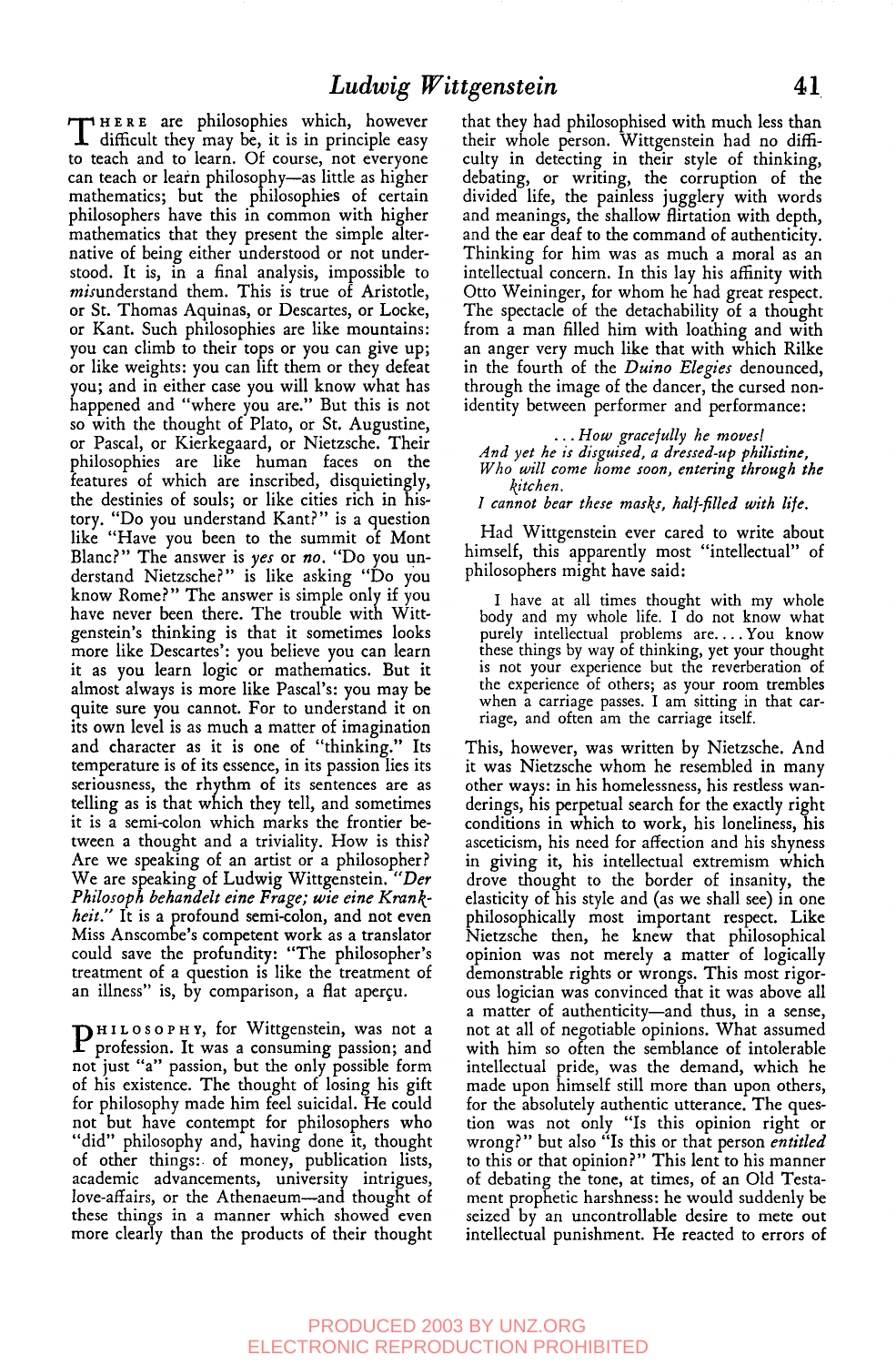judgment as if they were sins of the heart, and violently denied opinions, which in themselves-if this distinction were possible--might have been harmless enough or even "correct"; and denied them because they were untrue in the self that uttered them: they lacked th: sanction of the moral and intellectual pain suffc red on behalf of truth.

W ITTGENSTEIN, as Mr. Malcolm remem-<br>W bers, once said, using a corr parison with swimming, that "just as one's body has a natural tendency towards the surface and one has to make an exertion to get to the bottom--so it is with thinking." And in talking about the stature of a philosopher, he remarked "tha: the measure of a man's greatness would be in terms of what his work *cost* him." It is Kantian ethics applied to the realm of thought: true moral goodness was for Kant a victory over natural inclination, the cosdier the better. Nietzsche too was, by character and insight, such a Kantian moralist of the intellectual life; yet he, who was never more ingenious than 'in producing the devastating argument against himself, could also say this:

The labour involved in climbing a mountain is no measure of its height. But where knowledge is concerned, it is to be different; at least this is what we are told by some who consider themselves initiates: the effort which a truth costs is to decide its value! This crazy morality is founded upon the idea that "truths" are like the installations in a Swedish gymnasium, designed to tire one out-a morality of the mind's athletics and gymnastic displays.

Perhaps it is a pity that Wittgens:ein was not the man *also* to say things of this k nd. It might have lightened the burden of earnest irritability carried by many a contemporary philosophical debate.

#### II

THE appreciation of Wittgenstein as a person<br>T and thinker (and how misleading is this "and"I) is bedevilled by a persistent optical delusion. The high moral pathos cf his life (in which his "legend" has already taken firm roots) *seems* at first glance to be unconnected with the drift and trend, the content and method of his philosophical thought. Every page of Pascal or Kierkegaard or Nietzsche at once conveys, however impersonal may be the subject-matter, a sense of urgent personal involvement. But it is possible for anyone but the most sensitively predisposed to read many pages of Wittgenstein's possible for anyone but the most sensitively prewithout suspecting that the ruthl:ss precision and often apparently eccentric virtuosity of this thinking, which has neither models nor parallels

!.n the history of philosophy, is anything but the result of the utmost intellectual detachment. Its first emotional effect upon the reader may well be one of exasperated melancholia—the effect which Robert Musil (not for nothing an Austrian contemporary of Wittgenstein's) ascribes in *The Man Without Qualities* to a certain thinker:

He had drawn the curtains and worked in the subdued light of his room like an acrobat who, in an only half-illuminated circus tent and before the public is admitted, shows to a select audience of experts his latest break-neck leaps...

Yet Wittgenstein's work is none the less suffused with authentic pathos, and will one day be seen as an integral part in the tragically self-destructive design of European thought.

I F B Y some miracle both European history and thought continue, then the future historians F s v some miracle both European history and of thought will be not a little puzzled by Wittgenstein. For nothing could be less predictable than that a work which more deeply than any other affected contemporary Anglo-Saxon philosophy, Wittgenstein's *Philosophical Investiga*tions, should have as its motto a sentence from the classical comic playwright of Austria, Nestroy. Or that its philosophical author should have experienced a kind of religious awakening thanks to a performance of *Die Kreuzelschreiber* by Anzengruber, a considerably lesser Austrian dramatist. However, these will be minor surprises, less important, certainly, than Professor von Wright's perspicacious discovery of the affinities between Wittgenstein's manner of thinking and writing and that of the great x8th-century German aphorist Lichtenberg. But of greater weight still would be the realisation that the name of Wittgenstein marks the historical point at which, most unexpectedly, the cool, analytical intellect of British philosophy meets with those passions of mind and imagination which we associate first with Nietzsche and then, in manifold crystallisations, with such Austrians as Otto Weininger, Adolf Loos, Karl Kraus, Franz Kafka, and Robert Musil.

Like Otto Weininger, Wittgenstein believed in the surpassing ethical significance of thinking, and in thought as both a deeply personal and almost religiously supra-personal dedication. With Adolf Loos he shared the radical rejection of all ornamental comforts and decorative relaxations of the mind, and the concentration on the purest lines of the intellectual architecture; with Karl Kraus, the conviction of an inescapable bond between the forms of living, thinking, feeling, and the forms of language (Wittgenstein's dictum, "Ethics and æsthetics are one," may serve as a perfect characterisation of Karl Kraus' artistic *credo).* As far as Kafka and

## PRODUCED 2003 BY UNZ.ORG ELECTRONIC REPRODUCTION PROHIBITED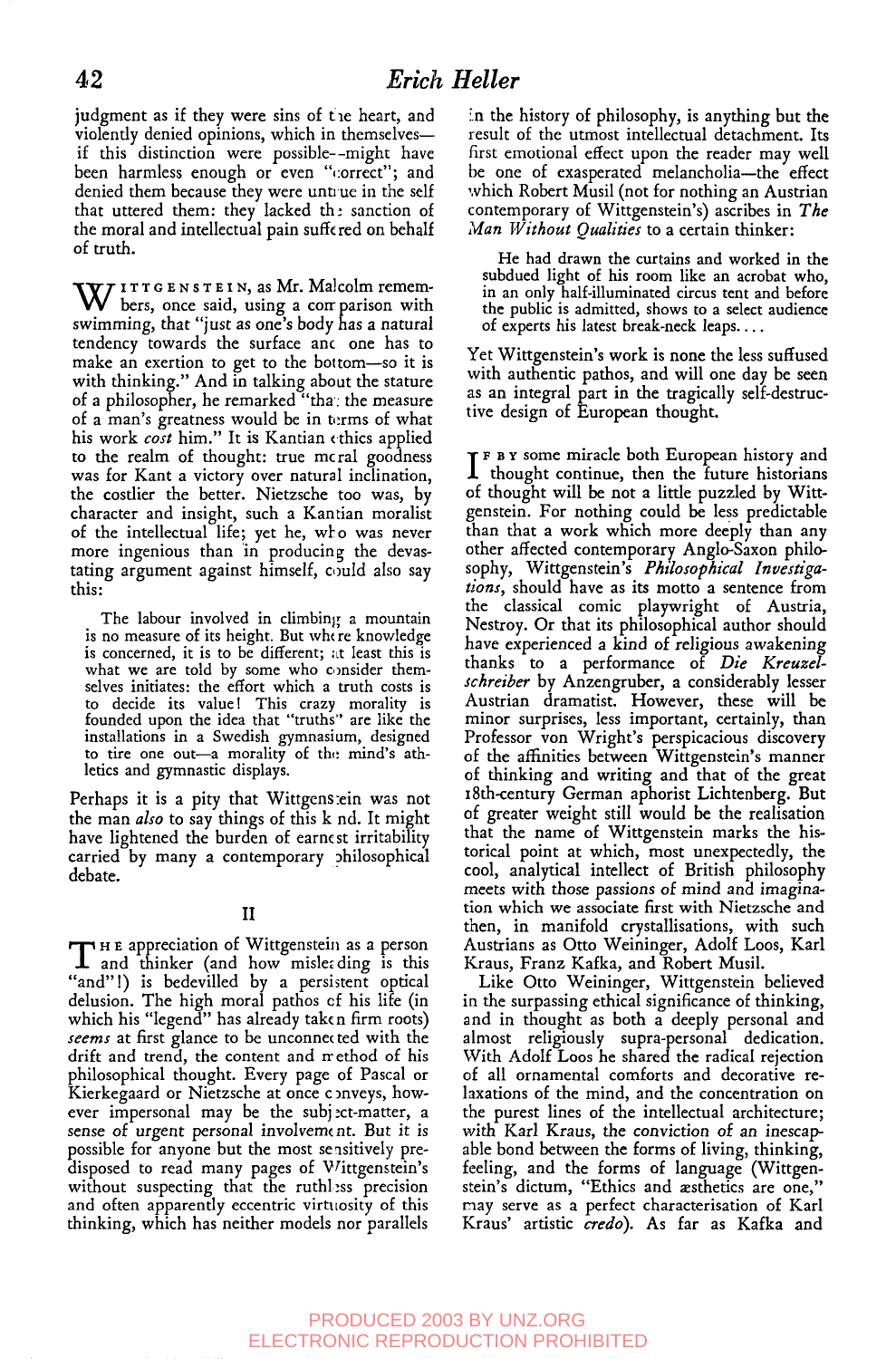Musil are concerned, a comparison between their styles of writing (and therefore modes of perception) and Wittgenstein's would certainly be as fruitful as that between his and Lichtenberg's; and the more revealing because there can be no question of influence beyond the anonymous and peculiarly Austrian dispensations of the *Zeitgrist,* which even suggests that there is a family resemblance between the logical structures, the motives and intentions, of Wittgenstein's Tractatus and those of Schönberg's musical theory-for Schönberg too is guided by the conviction that the "language" of his medium, music, has to be raised to that level of logical necessity which would eliminate all subjective accidents. It is in such a constellation of minds that Wittgenstein is perhaps truly at home, whereas in the history of British philosophy he may merely "hold an important position." This at least is one way of accounting for the discomforts he suffered from the British philosophical climate and on a philosophical scene which so deceptively appeared to be largely of his own making.

W<sup>HAT</sup> are the motives and intentions of Wittgenstein's philosophy? What is, beyond and above its own philosophical declarations, the historical meaning of that "revolution" which changed the face of Anglo-Saxon philosophy in the course of Wittgenstein's gradual modification and final abandonment of some of the principles laid down in his *Tractatus Logico-Philosophicus?* Has it analogies with the revolutionary effects of other philosophies?

In his book, *My Philosophical Development,* Bertrand Russell engages in a bitter attack on the author of *Philosophical Investigations, a* broadside which, if it is not damaging, is yet illuminating.\* The man who was one of the first m recognise Wittgenstein's *Tractatus* as a work of philosophical genius (even if he interpreted it too exclusively as the culmination of his own doctrine of "Logical Atomism") says now of the *Philosophical Investigations* that he has not found in it "anything interesting"-"I cannot understand why a whole school finds important wisdom in its pages." He abhors the suggestion, which he believes to be implied in Wittgenstein's later work, "that the world of language can be quite divorced from the world of fact, and suspects that such a view must render philosophical activity trivial ("at best, a slight help to lexicographers, and at worst, an idle tea-table amusement") by insidiously giving to "language an untrammelled freedom which it has never

hitherto enjoyed." He disagrees with the disciples of Wittgenstein most radically when they tend to regard "as an outdated folly the desire to understand the world"-as distinct, it would seem, from their own desire to understand the workings of language. If incomprehension can ever be significant, then this can be said of Lord Russell's estimate of *Philosophical Investigations.* For he certainly knew what he attacked when once upon a time he victoriously fought the domineering influence of Bradley's idealism, and also knew what he welcomed when Wittgenstein first sent him the *Tractatus.* But the later Wittgenstein is to him, on his own confession, "completely unintelligible." This might clearly show which of the two recent changes in philosophical outlook-Russell's dislodging of Bradley, or Wittgenstein's superseding of Wittgenstein-is the more profound.

Bertrand Russell was at intellectual ease with Bradley as well as with the Wittgenstein of the *Tractatus* because both were, like he himself, philosophers thinking *within* the metaphysical tradition of European philosophy. This goes without saying in the case of Bradley. In the case of the *Tractatus* it may sound alarming. But it is true to say that in its own way--and an exceedingly subtle way it is I--the *Tractatus* participates in a pre-Kantian metaphysical faith: that there is, in however small an area of human understanding, a pre-established correspondence between the cognitive faculties of man and the nature of the world. In other words: what man thinks and feels--and therefore *says--about* the world, has a chance of being *metaphysically* true. At a time when philosophers were still on intimate terms with God, this metaphysical faith found its luminously comprehensive dogma: God is no deceiver; He has created the world and planted in man the desire to understand it; He has also endowed him with perception and rationality, which man cannot help taking for the servants of this desire. Could it have been God's intention to frustrate it from the outset by giving man nothing but the *illusion* of understanding? Is the creature made in His own image to be the eternal dupe of the universe? The simple faith that this cannot be lies at the heart of even the most complex philosophical systems which ever since the I7th century have profoundly affected European thought. This faith is discernible behind the scholastic apparatus of Leibniz's Pre-established Harmony and Descartes' *Cogito ergo sum,* those grandiose attempts logically to demonstrate the integral accord between human thought and the true nature of Being. And it is the same faith in reason's power, to "comprehend the wondrous architecture of the world," which inspires the great cosmic discoveries of that age. "Thanks be

<sup>\*</sup> See "Russell and Wittgenstein," in ENCOUNTER, January, pp. 8, 9.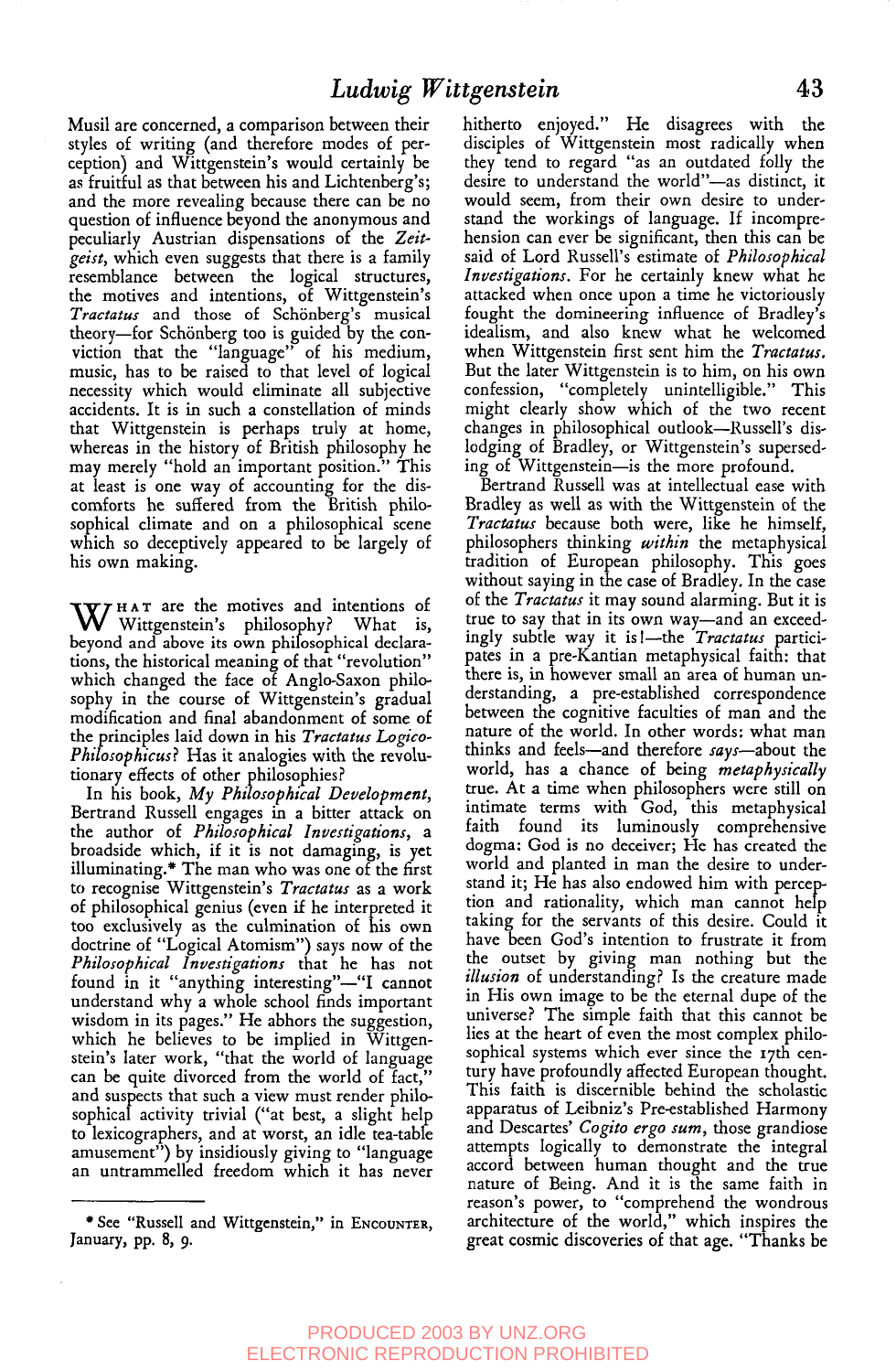unto you, my Lord, our Creator, for granting me insight into the beauty of your creation. Thus speaks Kepler in concluding *The Harmony of the Cosmos.*

I<sup>T</sup> I s a far cry from Descartes to Wittgenstein's<br>*I Tractatus*, Yet there is an angle of vision *Tractatus.* Yet there is an angle of vision from which the *Tractatus* looks like a last victory of the traditional metaphysical faith: a Pyrrhic victory.

Compared to the vast dominions that metaphysical thought had claimed in the past for its settlements of truth, there is now hardly more than a little province of "significant" speech in a vast area of silence. But within this catastrophically narrowed space man can still confidently assert some truths about the world, utter words the meaning of which is not imprisoned within themselves, and speak sentences the significance of which is not whol.y embedded within the flux of linguistic commerce and convention. No, there are still words and sentences which are true in an absolute sense, reflect "that: which is the case," and *picture Reality.* Of course, this ideal correspondence be :ween picture and model, thought and world, language and reality, is not easily attained. Its condition is the observance of the strictest logical xules. Thus it will hardly ever occur in the actuality of human speech. Yet it is realised, nevertheless, in the *essence of* language: indeed, it is its *real mean*ing. True, in order to speak "essentially" and "significantly," we must leave much unsaid. But once we respond to the "atomic facts" (the bricks of the intelligible world) with "atomic propositions" or their "truth-functional compounds" (concepts which Wittgenstein, considerably modifying and refining them, took over from Russell), our speech, and therefore our thought, is perfectly attuned to Reality: for "Logic is not a theory but a mirro:-reflection of the world." And although Wittgenstein courageously insisted that in proposing this relationship between language and fact he nimself broke the law governing meaningful prcpositions, his *Tractatus* is yet built upon a site salvaged from the metaphysical estate of the Fre-established Harmony. The ground, however, was soon to give; and as it gave, Bertrand Russell (for one) saw nothing but collapse. And it is true that from the *Blue Books* onwards Wittgenstein immersed himself in a philosophical enterprise which, if set up against the traditional hopes of philosophers, looks desperate in.]eed.

For its intention is to cure philosophers of a sickness the name of which may well be--philosophy. His aphorism of the philosopher's treating questions as if they were patients has more than epigrammatic relevance.

**T** *sophical Investigations* is of the same kind ~ r. B ~ S A ~ between *Tractatus* and *Philo*as that between Nietzsche's *The Birth oI Tragedy* (~87~) and his *Human, All-too-Human* (r879). In both cases it was brought about by the abnegation of metaphysics, the loss of faith in any pre-established correspondence between, on the one hand, the logic of our thought and language, and, on the other, the "logic" of Reality. In the course of those eight years stretching from *The Birth of Tragedy* to *Human, All-too-Human,* Nietzsche came to believe that he had freed himself of this "philosophical prejudice"which he diagnosed as the prejudice vitiating the whole history of thought--by turning (to use Wittgenstein's obviously autobiographical words from *Investigations)* his "whole examination round. (One might say: the axis of reference of our examination must be rotated, but about the fixed point of our real need.)" Nietzsche could have written this. Indeed, it might serve as an exact description of what he claimed as his great achievement: to have turned through rSo ° our whole horizon around the point of our "real need" which "needed" another vision, a need radically different from that

which had been at work in forming the... [traditional] categories of thought; namely, the need not to "recognise" but to subsume, to schematise, and, for the sake of communication and calculation, to manipulate and fabricate similarities and samenesses.... No, this was not the work of a pre-existent "Idea"; it happened under the persuasion of usefulness: it was profitable to coarsen and level down things; for only then were they calculable and comfortable.... Our categories are "truths" only in so far as they make life possible for us: Euclidean space is also such a purposeful "truth."...The inner compulsion not to contradict these "truths," the instinct to reach our kind of useful conclusions is inbred in us, we almost *are* this instinct. But how naive to take this as proof of a "truth *per se."* Our inability to contradict proves impotence and not "truth."

It was Nietzsche's declared intention not to follow any longer this "instinct" and thus to cure the philosophical sickness of centuries, just as it was Wittgenstein's to "solve the philosophical problems" by recognising their source in "the ~unctioning of our *language"--"in spite* of an instinct to misunderstand it." For Nietzsche the truth about man was that he must live without Truth. This was the "real need." The creature that would satisfy it Nietzsche called Superman --and never mind the offensive word, poetically begotten in a great mind by a Darwinian age. In his letters he often used less grandiose, if not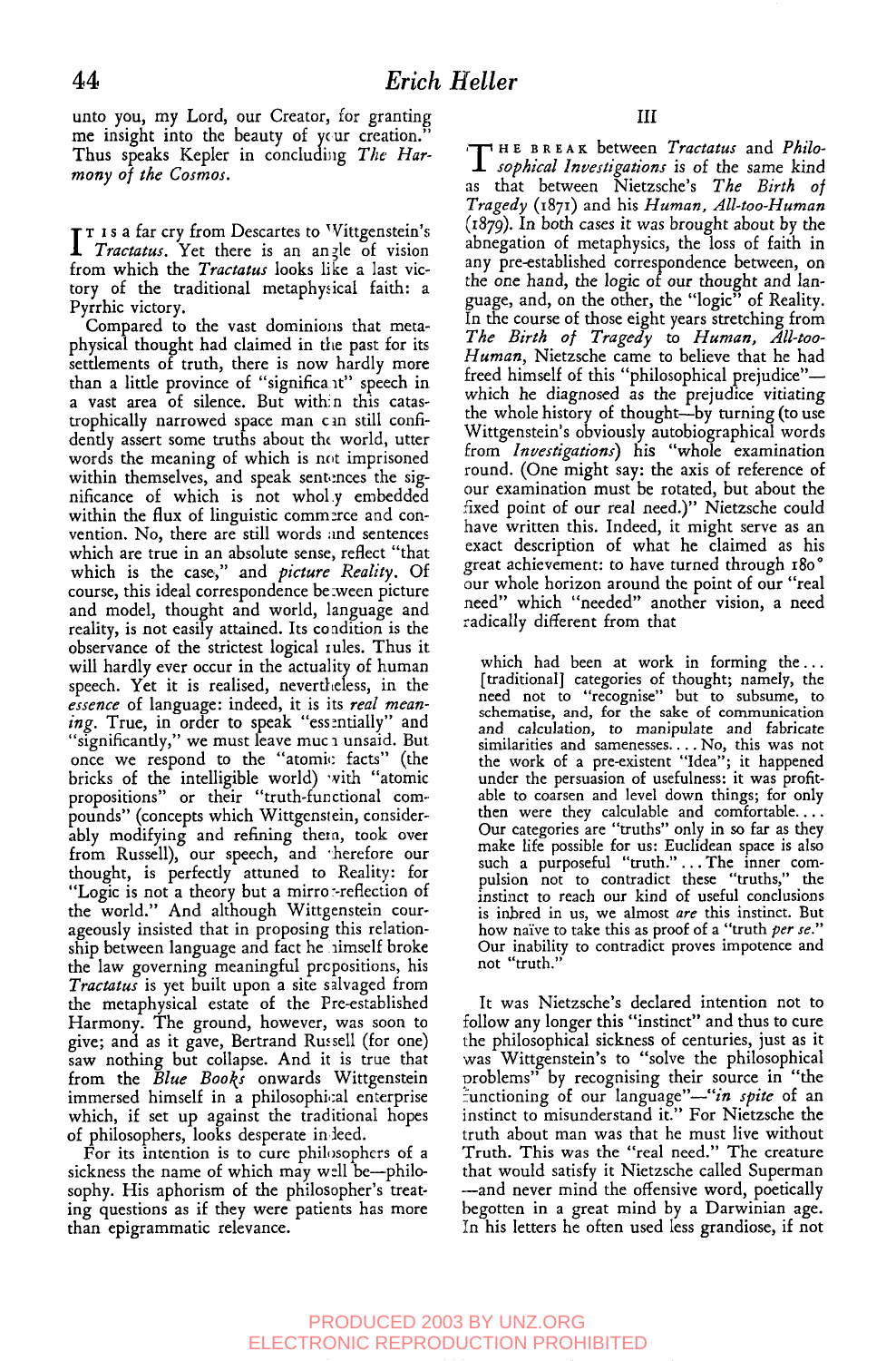less ambitious, words in speaking of his philosophical goal, words to the effect that

he felt as though he were writing for people who would think in a quite different way, breathe a different air of life from that of present-day men: for people of a different culture....

But this is reported by Professor von Wright as a saying of Wittgenstein's.

**I** <sup>T</sup> w o u L <sub>D</sub>, of course, be absurd to represent<br>I Wittgenstein as a latter-day Nietzsche, and Wittgenstein as a latter-day Nietzsche, and the comparison is certainly not meant to "manipulate and fabricate similarities and samenesses." The two philosophers could hardly be more different in scope and.object, approach and humour, key and tempo of their thought. Yet they have in common something which is of the greatest significance: the creative distrust of *all* those categorical certainties that, as if they were an inherited anatomy, have been allowed to determine the body of traditional thought. Nietzsche and Wittgenstein share the genius for directing doubt into the most unsuspected hiding-places of error and fallacy: namely where, as Wittgenstein puts it, "everything lies open to inspection," where everything is simple and familiar, where, day in day out, man takes things for granted--until suddenly one day just this fact strikes him as the "most striking and most powerful." This may happen on the day when suspicion reaches the notion of "meaning, that is, the idea, held however vaguely, that through some kind of cosmic arrangement, made by God or logic or the spirit of language, a definite meaning had become attached to the world, to life, to facts, or to words. When Nietzsche discovered the "death of God" the universe of meanings collapsed--everything, that is, that was founded upon the transcendent faith, or was leaning against it, or was intertwined with it: in fact, *everything,* as Nietzscbe believed; and henceforward everything was in need of revaluation.

With Wittgenstein the decisive change of vision, which occurred between *Tractatus* and *Investigations,* seemed centred upon a more modest event: the vanquishing of the belief in a categorical logic of language, and hence in a categorically harmonious relationship between words and world. But the event behind the event was of the same magnitude. It entailed the same crisis of metaphysical confidence that, with some metaphysically more fanatical Germans and Frenchmen, leads to the great perversion of metaphysics: the lost belief in any rationally reliable dealings with Reality was replaced by the notion that (on the contrary) it was a Pre-established Absurdity which determined the relationship between the intellectual constitution of man and

the true constitution of the world. Nietzsche was the first to conceive of such a possibility. After him European art and literature excelled in showing man and world labouring under the tragic or melancholy or grotesque or hilarious compulsion to make nonsense of each other. And there is a historical sense in which the two extremes of contemporary philosophising-Heidegger's tortuous metaphysical probings into language and Wittgenstein's absorption in language-games (and some of the examples he chooses reveal an almost Thurber-like talent for absurd and grotesque inventions)-can be seen as two aspects of the same intention: to track down to their source in language and there to correct the absurdities of the human endeavour to speak the truth. It is an intention which was by no means alien to Nietzsche. Certainly, his universal suspicion did not spare language, and some of his utterances on the subject are almost literally indistinguishable from Wittgenstein's.

Very early in his philosophical life, Nietzsche knew that he "who finds language interesting in itself has a mind different from him who only regards it as a medium of thought," and he left no doubt which of the two he regarded as the more *philosophical* mind: "Language is something all-too-familiar to us; therefore it needs a philosopher to be struck by it." This is Nietzsche's way of saying the same as Wittgenstein when he discovered that "the most important aspects of things are hidden from us by virtue of their simplicity and familiarity." Or when some time later Nietzsche found that "the philosopher is caught in the net of Lan*guage*," he meant much the same as Wittgenstein who, referring to his own *Tractatus,* said: "A *picture* held us captive. And we could not get outside it, for it lay in our language and language seemed to repeat it to us inexorably." Indeed, Nietzsche sounds as if he had in mind the metaphysics of the *Tractatus* when he speaks of the conclusion of a primitive meta physical peace which once upon a time fixed "what henceforward is to be called truth": "A universally valid and compelling notation of facts is invented and the legislation of language issues into the principal rules for truth"-in the manner, precisely, of Wittgenstein's *Tractatus:* "To give the essence of proposition means to give the essence of all description, therefore the essence of the world." *But* Nietzsche asks: "Is language the adequate expression for all realities?" And soon he was to be still surer that it was not. On the contrary, the grammatical and syntactical order of language, its subjects, predicates, objects, causal and conditional connections, were "the petrified fallacies of reason" which continued to exercise thei "seductive spell" upon our intelligence.

## PRODUCED 2003 BY UNZ.ORG ELECTRONIC REPRODUCTION PROHIBITED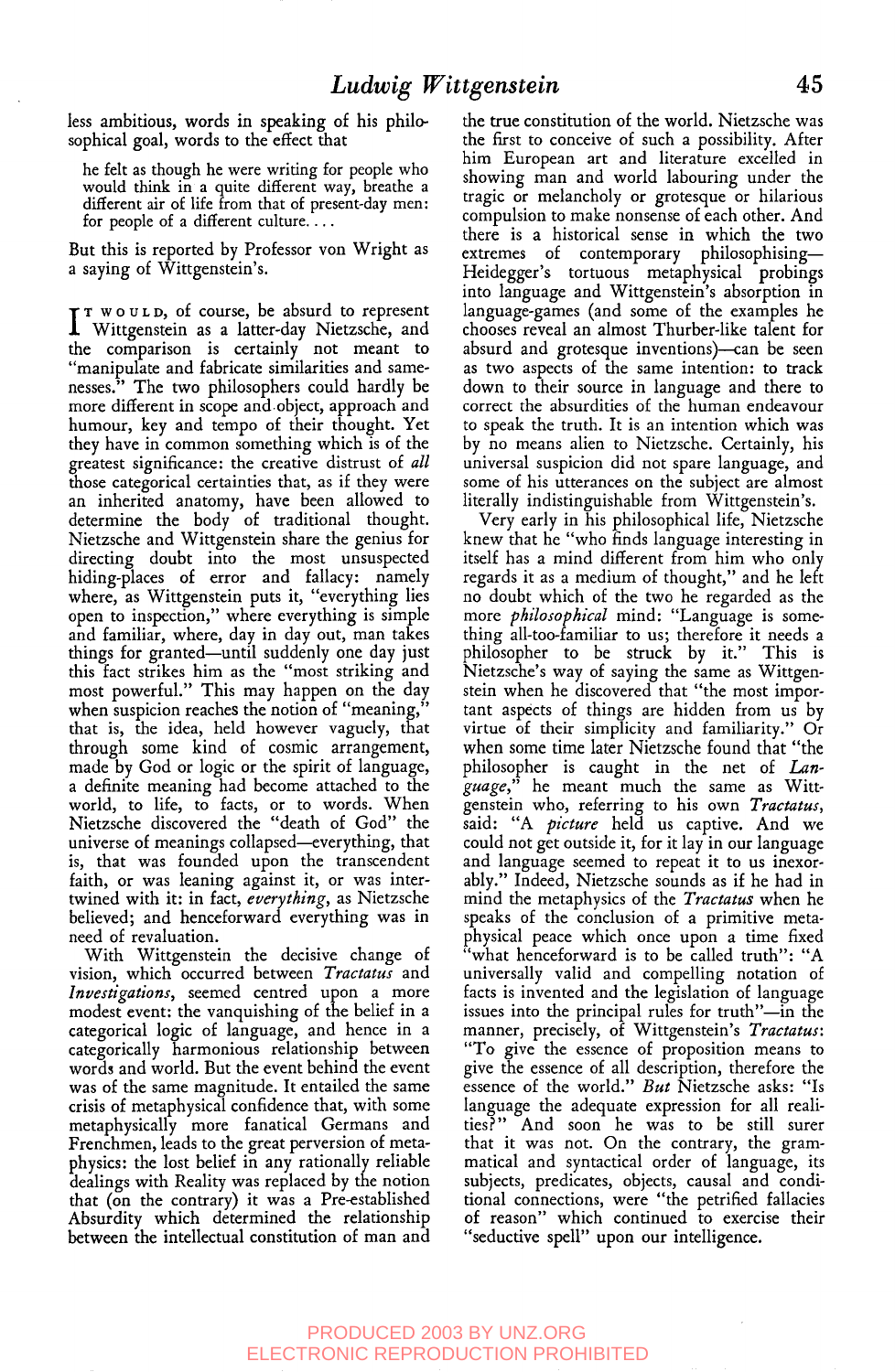Philosophy is a batde against the bewitchment of our intelligence by .means of language.

This last aphorism is by Wittgenstein; but it would be impossible to guess wheie Nietzsche ends and Wittgenstein begins.

#### IV

**O**N r of Wittgenstein's aphorisms (unfortunately mistranslated by Miss Anscombe- a rare flaw in her work) runs as follows:

Philosophy results in the discovery of one or another piece of simple nonsense, and in bruises which the understanding has suffered by bumping its head against the limits of language. They, the bruises, make us see the value of that discovery.\*

And in one of the jottings of his late years Nietzsche wrote under the heading FUNDA-MENTAL SOLUTION:

Language is founded upon the most naive prejudices.... We read contradictions and problems into everything because we think only within the forms of language.... We have to cease to think if we refuse to do it in the prison-*house* of lan*guage;* for we cannot reach further than the doubt which asks whether the limit we see is really a limit.... All rational thought is interpretation in accordance with a scherie which we *cannot throw off.*

Yet neither Nietzsche nor Wittgens:ein "ceased to think." In Nietzsche's thought, the persistent misgiving that the established cor ventions of philosophical language did not cater for our "real" intellectual needs was only one facet of his central thesis: with the death of God, with the silencing of that Word which was at the beginning, *all* certainties of faith, belief, metaphysics, morality, and knowledge had come to an end, and henceforward man was under the terrible compulsion of absolute freedom. His choice was that of either creating, with the surpassing creativity of the Creator, his own world, or of spiritually perishing. For the world *as it is* has neither meaning nor value. Meaning and value must be *given* to it: by God or by man himself. If God is dead and man fails, then nothing in this world has any value and our own language deceives us with all its ancient intimations of higher meanings.

In the world everything is as it is and happens as it does happen. *In* it there is no value-and if there were, it would be of no value.

These sentences from Wittgenstein's *Tractatus* might have been invented by Nietzsche--and many like these were in fact invented by himwhen in *The Will to Power,* like an inspired actor, like an initiate, he spoke the mind of European Nihilism which he so urgently desired to overcome.

Wittgenstein's *Investigations* would be as trivial as Bertrand Russell thinks they are, were their infinite intellectual patience not informed with a sense of urgency not altogether unlike that which inspired Nietzsche's prophetic impetuosity. To bring some light into "the darkness of this time"-this was the hesitant hope of the author of *Philosophical Investigations*. This hope, like all true hope, was founded upon the paradox of faith: the faith despite doubt. It was, with Wittgenstein, the faith in language; and language retained for him its all-importance even after it had ceased to be the mirror of Reality. For when all the dangers of language are exposed, when the captivity is shown in which our minds are held by its metaphors, when the witchcraft is denounced with which it assails our intelligence, there still remains the ineradicable trust in its ultimate wisdom and its power to heal our disease.

**N**<sup>OTHING</sup> in Wittgenstein's work is more vulnerable to further questioning than this trust; indeed, its very intellectual vulnerability establishes it as his faith. Often he speaks of language with utmost vagueness:

When philosophers use a word--"knowledge," being," "object," "I," "proposition," "name"and try to grasp the *essence* of the thing, one must always ask oneself: is the word ever actually used in this way in the language in which it has its home?"\*

One may well ask, who, with language speaking in a hundred tongues through our literatures, dialects, social classes, journals, and newspapers, establishes this "actual use"? Shakespeare? Donne? James Joyce? the *Oxford Dictionary?* the College Porter? the local M.P.? the habitual reader of the *News oI the World?* And when Wittgenstein says: "What *we* do is to bring words back from their metaphysical to their everyday usage," or "When I talk about language...I must speak the language of every day," one cannot help being struck by the homely imprecision of this programme. One wonders why he should not rather wish to bring language back to Lichtenberg's or Gottfried Keller's usage, or to the speech of Karl Kraus,

<sup>\*</sup> And this is one of Karl Kraus' aphorisms on language: "If I cannot get further, this is because I have banged my head against the wall of language. Then, with my head bleeding, I withdraw. And want to go on.'

<sup>\*</sup> Was it the vagueness of this which induced the translator to use "language-game" where the German is simply *"Sprache"?*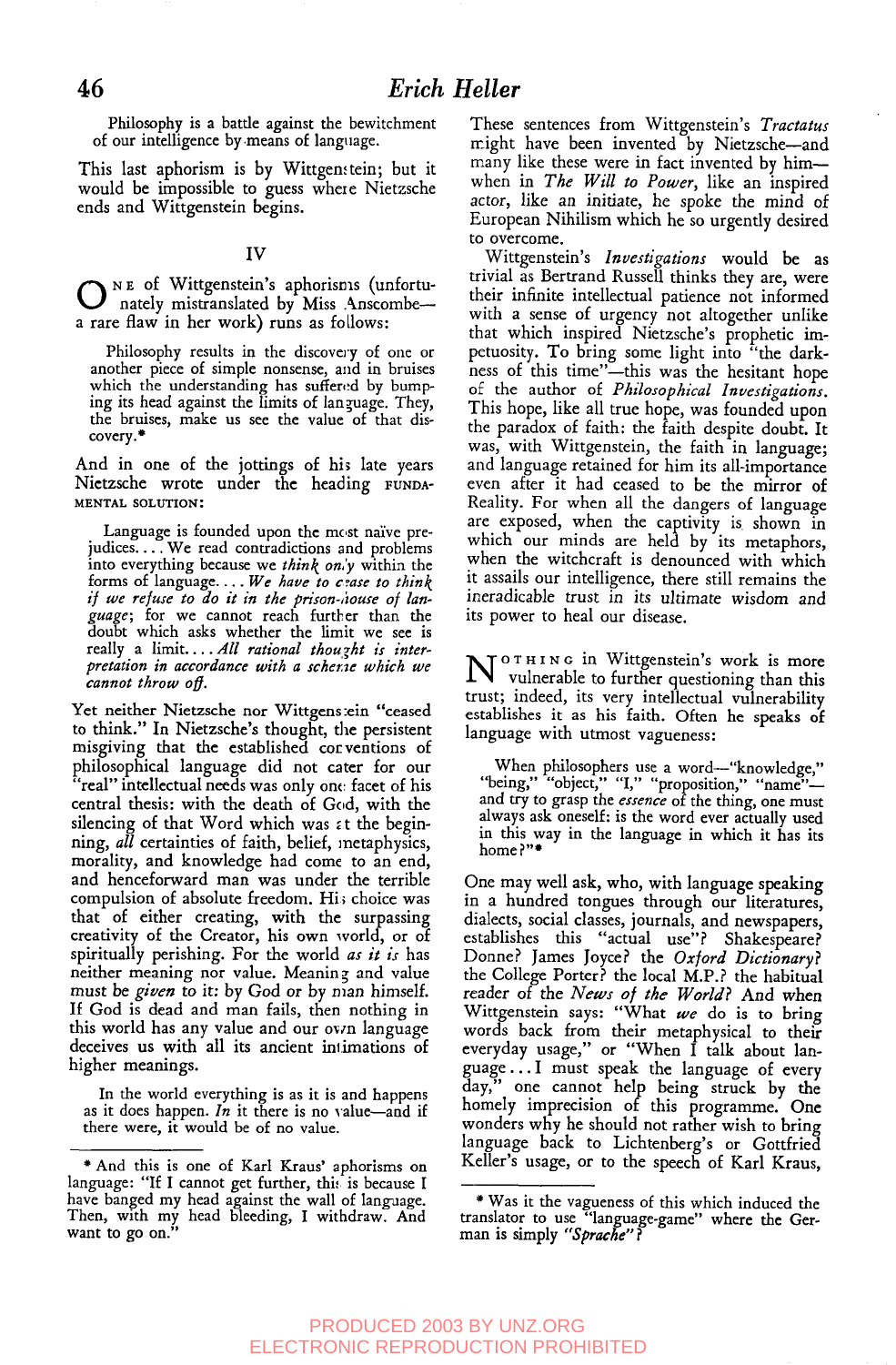which was in fact much closer to Wittgenstein's own than that of a Vienna or London "everyday." Or again, he says:

Philosophy may in no way interfere with the actual use of language; it can in the end only describe it.... It leaves everything as it is.

or

We must do away with all *explanation,* and description alone must take its place.

But might we not be "held captive" by a picture "actually used" in language, and can we be sure that "actual usage" will never "bewitch our intelligence"? And if it does, how are we to loosen its grip without "explaining" its nature? (And I am using "explain" here as it is "actually used.")

Or is Schopenhauer, who so indignantly "interfered" with the "actual use" made of language by those who corrupdy spoke and printed it every day, guilty of errors of iudgment *because* he wrote a prose modelled on the example of a classical literary tradition as remote as can be from the everyday traffic in words?

And what is the "everything" that philosophy "leaves as it is"? Not, surely, the manner of thinking and uttering thoughts. Many philosophers, like all great poets, have deeply affected perception, and therefore language, and therefore have changed our world: Plato, for instance, or Descartes, or Rousseau, or Kant, or Nietzsche, or indeed Wittgenstein.

HEN Wittgenstein speaks of the language W of every day, he does not mean what "actual usage" would suggest he means. In fact, he means Language—something that is of supreme importance as the repository of human community, understanding, knowledge, and wisdom. What he calls "actual usage" and "the language of every day" is hardly more than the uneasy concession made by an absolute faith to the demand for an empirical criterion, or else his manner of disdainfully denouncing the violations of language of which many a philosophiser has been guilty in his pursuit of spurious heights and depths. With two aphorisms of *Investigations* above all, Wittgenstein can be observed in the very act of avoiding, in the manner of an empiricist fighting shy of metaphysics, the open declaration of his all-but-metaphysical belief in language:

The problems arising through a misinterpretation of our forms of language have the character of *depth.* They are deep disquietudes; their roots are as deep in us as the forms of our language, and their significance is as great as the importance of our language.

How true; and yet how disquieting is the word "misinterpretation"l What does it mean? It seems to suggest that there is, or can be, an absolutely reliable rule for deciding, philosophically or philologically, what is a correct and what is a false interpretation of every particular "form of language." But no such standard can apply to a medium like language, which has no little share in the allusiveness of dance and gesture, the elusiveness of music, the ungrammatical extravagancies of life itself. For no sooner have we left the field of logic, grammar, and syntax, than we have entered the sphere of *asthetics* where we no longer wonder whether a writer has "interpreted" words correctly, but rather whether he has used them well or badly; and this will be a matter not of any power to interpret but of something more adequately described as the feeling for language, a feeling which has its ground in sensibility or genius, and has been formed by tradition--that is, by the particular "form of life' within which alone, according to Wittgenstein, language has its meaning.

"To imagine a language," he says, "means to imagine a form of life."

That this is so, is one of Wittgenstein's most striking realisations; and indeed it not only renders the "rules of language," as he well knew, logically unmanageable but also makes their "description," which he hoped for, a task that could not be fulfilled by even a legion of Prousts and Wittgensteins. For what is *the* "form of life" which, in one language, is shared by Goethe and Hitler, or, in another, by Keats and the *Daily Mirror?*

THE word "misinterpretation" in the quoted aphorism conveys yet another suggestion which is even more erroneous; namely, that depth is a by-product of error. But if words like depth and truth and error are to have any meaning at all, then truth is deeper than falsehood. Indeed the suggestion is withdrawn by the aphorism's very form and rhythm which unmistakably intimate that language itself, not merely its misinterpretation, has the character of depth, and that the disquietudes which arise from it are as deep as is the peace which sometimes it may bring: through a great writer and even, rarely, through a philosopher whose thought is deeply rooted in the mystery of words--or, to use the terms of that other aphorism of Wittgenstein: in the ground of language. For this second aphorism comes close to revealing his metaphysical secret.

"What is it that gives to our investigation its importance," he asks there with the voice of an imaginary interlocutor, "since it seems only to destroy everything interesting? (As it were all